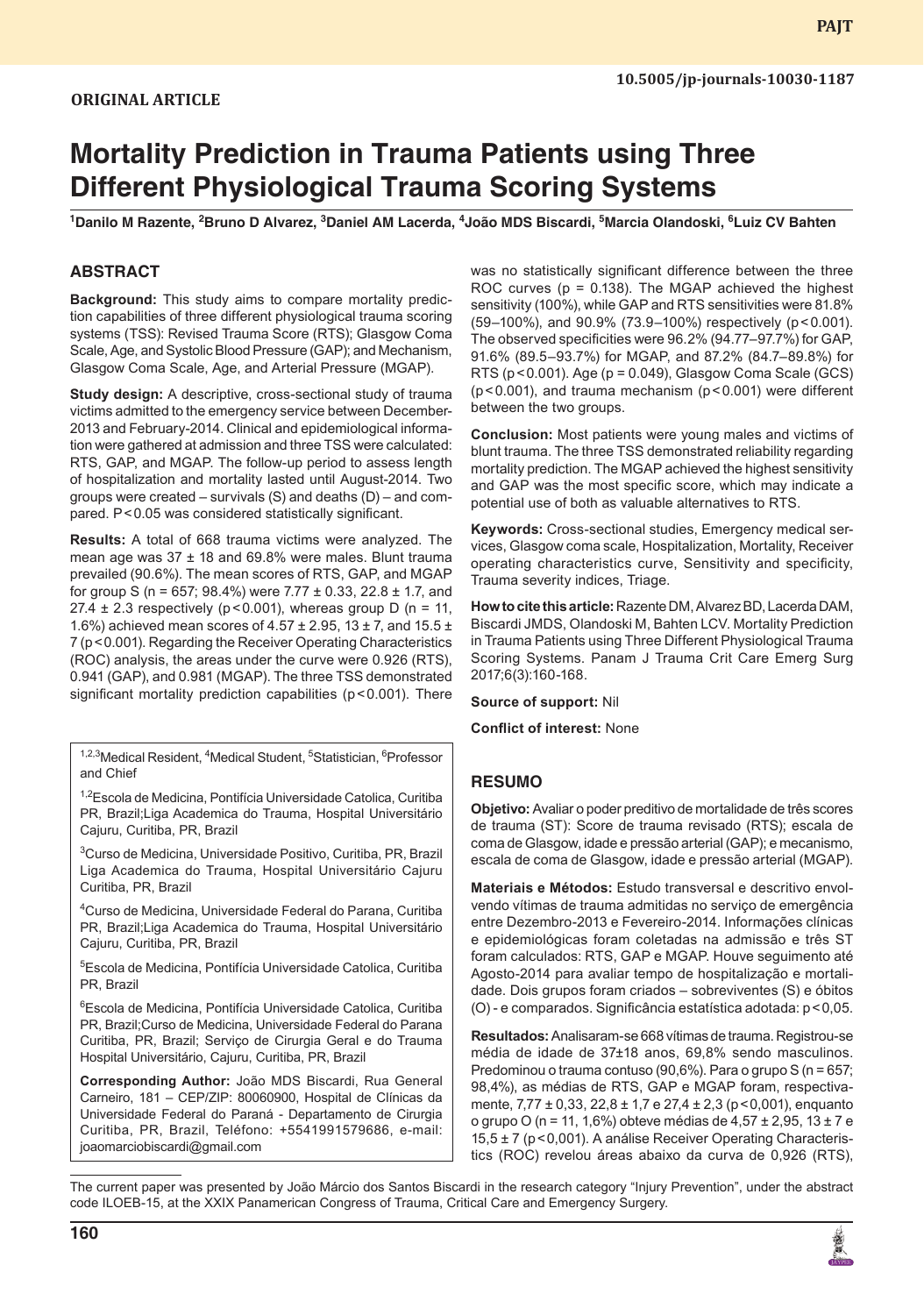0,941 (GAP) e 0,981 (MGAP) (p<0,001). Todos os ST revelaram significativo poder preditivo de óbito (p<0,001). As três curvas ROC não foram significativamente diferentes entre si (p = 0,138). MGAP atingiu a maior sensibilidade (100%), enquanto GAP e RTS obtiveram sensibilidades de 81,8% (59-100%) e 90,9% (73,9-100%). As especificidades foram de 96,2% (94,7- 97,7%) para o GAP, 91,6% (89,5-93,7%) para o MGAP e 87,2% (84,7-89,8%) para o RTS. Idade (p = 0,049), escala de coma de Glasgow (p<0,001) e mecanismo de trauma (p<0,001) foram significativamente diferentes entre os dois grupos.

**Conclusão:** Observou-se predomínio de jovens masculinos, vítimas de trauma contuso. Os três ST demonstraram confiabilidade quanto à predição de óbito. MGAP atingiu a maior sensibilidade e GAP mostrou-se o mais específico, possivelmente indicando o uso de ambos como alternativas ao RTS.

**Palavras-chave:** Curva roc, Escala de coma de glasgow, Estudos transversais, Índices de gravidade do trauma, Hospitalização, Mortalidade, Sensibilidade e especificidade, Serviços médicos de emergência, Triagem.

# **INTRODUCTION**

Trauma may be defined as a group of unpredictable and undesirable events, involving varied levels of violence, that result in injuries on its victims.<sup>1</sup> Such events represent one of the largest causes of morbidity and mortality in the world, nowadays being the leading cause of death in the population below 45 years of age, mostly male. $2$  The World Health Organization had predicted 5.3 million deaths due to trauma for 2015 alone, representing 9.2% of the total for that period. In 2030, 6.3 million deaths from trauma are expected. $3$ 

Trauma also presents significant impact when analyzed from the economic standpoint. In the United States, it is estimated that in 2013 alone, trauma injuries caused losses of more than 670 billion dollars when combined medical costs and work disability costs secondary to trauma.<sup>4</sup> In the same country, in 2014, trauma was responsible for over 2 million years of potential life lost.<sup>5</sup> In Brazil, in 2012, about 1 million hospitalizations occurred as a result of trauma, US\$600.30 being the average cost of medical care for each victim. Approximately 150,000 deaths occur annually in Brazil due to trauma, most of them in the first hours after injury.<sup>6,7</sup>

One of the most important challenges regarding trauma care is the fact that the victims' profiles differ significantly on nature and severity of injuries. This heterogeneity has been stimulating numerous scientific researches, especially with regard to the development of Trauma Scoring Systems (TSS), which involve the attribution of a certain score to trauma victims depending on specific variables.<sup>8,9</sup> Trauma scoring systems may guide decisions involving both prehospital care—for example, if a specialized transport is required—and inhospital care such as, whether or not certain surgical procedures should be performed. In addition, TSS also provide important

information concerning the anatomy of the lesions, physiological changes, and prognosis. These scoring systems also optimize communication among health professionals by standardizing the language being used and contribute to the quality control of the trauma response services. Furthermore, TSS provide epidemiological data that may guide campaigns on trauma prevention.<sup>9,10</sup>

Over the past years, a wide array of TSS were developed, including RTS, which considers three physiological parameters: Respiratory rate, systolic blood pressure and GCS.<sup>11</sup> Despite remaining widely used and discussed, the calculation of RTS involves overly complex formulas, which could delay trauma care to the patient. This was one of the most important factors that inspired the development of two other TSS: GCS, age, and arterial pressure (GAP); and mechanism, GCS, age, and arterial pressure  $(MGAP).$ <sup>12,13</sup> The calculations of GAP and MGAP may be easily performed either at the trauma scene or in the hospital setting.<sup>9</sup> In addition, both GAP and MGAP have the ability to predict mortality almost as precisely as the Trauma-Related-Injury Severity Score (TRISS), one of the most reliable TSS regarding prognosis.<sup>12-16</sup>

In this context, the objective of the present study is to compare the mortality prediction capabilities of three physiological TSS: RTS, GAP, and MGAP.

## **Materials and mETHODS**

A descriptive, cross-sectional study was conducted involving trauma victims admitted to the emergency room of a Brazilian specialized trauma care center between December-2013 and February-2014. Data were uninterruptedly gathered by Medical students from a trauma academic league – Liga Acadêmica do Trauma do Hospital Universitário Cajuru (LATHUC). The students had previously received training on how to properly gather the data.

Three physiological TSS (RTS, GAP, and MGAP) were calculated at admission (Table 1). In order to perform these calculations, the following variables were analyzed: respiratory rate, GCS, systolic blood pressure, trauma mechanism, and age. Gender and trauma occurrence throughout the week were also analyzed at admission. Mortality and length of hospitalization were assessed during a follow-up period that lasted until August-2014.

Two groups were created – deaths (D) and survivals (S) – and compared in relation to the TSS, gender, age, GCS, and trauma mechanism. Student's t-test and the nonparametric Mannt–Whitney test were used to analyze quantitative variables, such as, means and standard deviations. Chi-square test was used for qualitative variables, like frequencies and percentages. In order to compare the predictive power of the three TSS—RTS, GAP, MGAP an analysis of the ROC curve was performed, including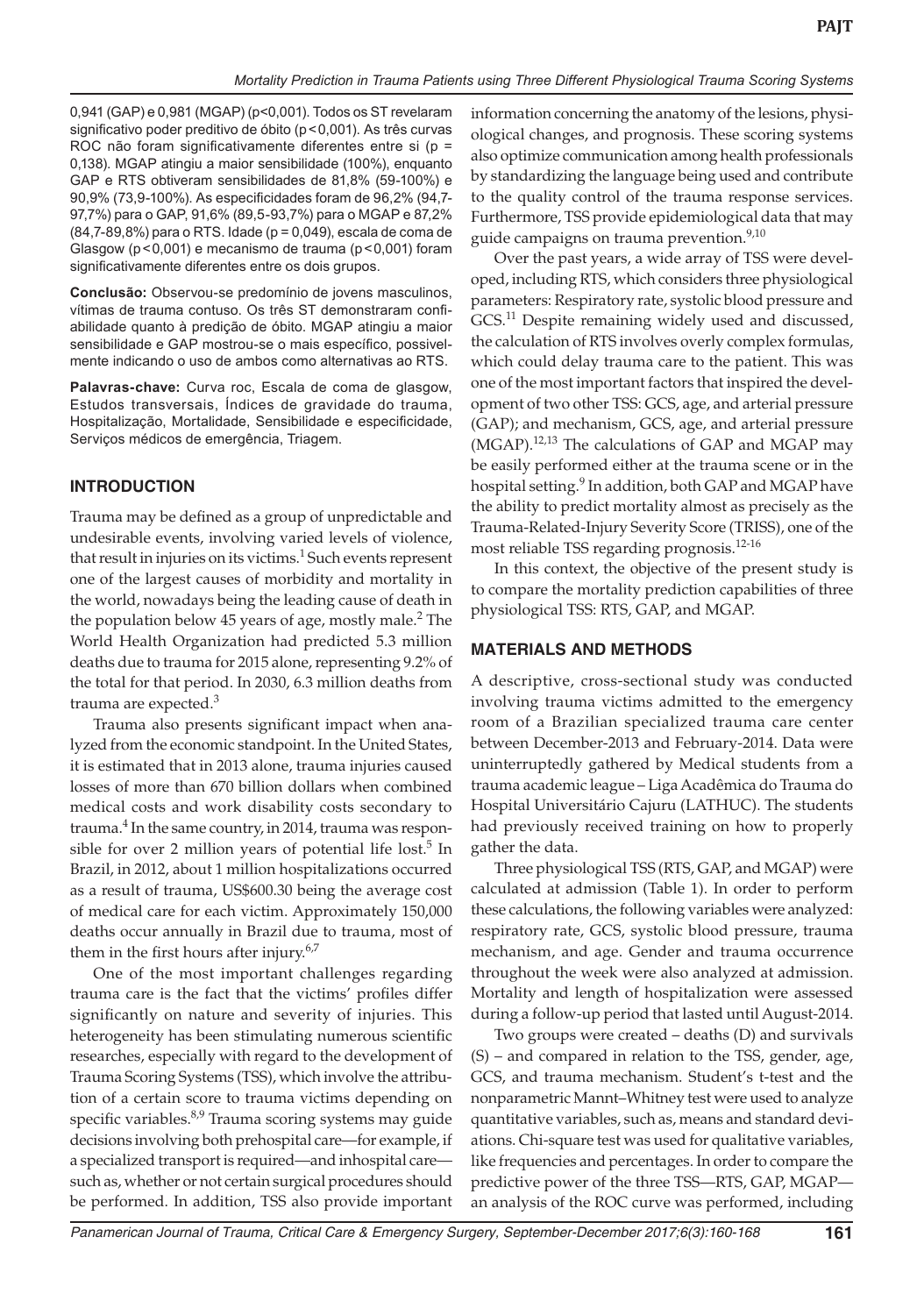## *Danilo M Razente et al*

Table 1: Variables involved in the calculation of GAP and MGAP<sup>12,13</sup>

| Variables                       | GAP     | <b>MGAP</b> |
|---------------------------------|---------|-------------|
| Glasgow Coma Scale              | $+3-15$ | $+3-15$     |
| Age                             |         |             |
| < 60                            | +3      | $+5$        |
| ≥60                             | 0       | 0           |
| Systolic blood pressure (mmHq)  |         |             |
| >120                            | +6      | $+5$        |
| 60-120                          | $+4$    | $+3$        |
| < 60                            | 0       | 0           |
| Mechanism of trauma (MGAP only) |         |             |
| <b>Blunt</b>                    |         | $+4$        |
| Penetrating                     |         | ი           |

GAP: Glasgow Coma Scale, Age, and Arterial Pressure; MGAP: Mechanism, Glasgow Coma Scale, Age, and Arterial Pressure

cut-off values, sensibilities, and specificities. The adopted level of significance in this study is  $5\%$  ( $p < 0.05$ ). STATA software (v. 13.1) was used to analyze the collected data. This study was approved by the Research Ethics Committee of the Pontifical Catholic University of Paraná, Brazil (decision 480.483 of April 12th 2013).

## **RESULTS**

The data of 668 patients were collected between December 2013 and February 2014. The mean age was  $37 \pm 18$  years and most patients (69.8%) were male. Trauma occurrences were most frequent on Saturday (20.1%), Monday (17.5%), and Sunday (14.8%). Additional epidemiology data is available in Table 2. Blunt trauma accounted for 90.6% of the cases, while penetrating trauma corresponded to 9.4%. The most frequently observed trauma mechanisms were motorcycle accident (30.1%), same-level fall (16.9%) and automobile accident (12.9%). Frequencies of other trauma mechanisms are available in Graph 1. As for the length of stay, 65.6% of the patients analyzed, remained in the hospital for less than 24 hours; 18.1% required hospitalization between 1 to 2 days; 9.6% between 3 to 7 days; and 6.7% were hospitalized for 8 days or longer.

|                             | n   | %    | $Mean \pm standard$<br>deviation |
|-----------------------------|-----|------|----------------------------------|
| Age (years)                 |     |      | $37 \pm 18$                      |
| Glasgow Coma Scale          |     |      | $15(3 - 15)^{*}$                 |
| <b>Revised Trauma Score</b> |     |      | $7.71 \pm 0.63$                  |
| Gender                      |     |      |                                  |
| Male                        | 466 | 69.8 |                                  |
| Female                      | 202 | 30.2 |                                  |
| Type of injury              |     |      |                                  |
| <b>Blunt</b>                | 605 | 90.6 |                                  |
| Penetrating                 | 63  | 9.4  |                                  |
| Day of the week             |     |      |                                  |
| Sunday                      | 99  | 14.8 |                                  |
| Monday                      | 117 | 17.5 |                                  |
| Tuesday                     | 71  | 10.6 |                                  |
| Wednesday                   | 97  | 14.5 |                                  |
| Thursday                    | 76  | 11.4 |                                  |
| Friday                      | 74  | 11.1 |                                  |
| Saturday                    | 134 | 20.1 |                                  |
| Length of hospitalization   |     |      |                                  |
| <1 day                      | 438 | 65.6 |                                  |
| 1 to 2 days                 | 121 | 18.1 |                                  |
| 3 to 7 days                 | 64  | 9.6  |                                  |
| >1 week                     | 45  | 6.7  |                                  |
| .<br>$\cdot$                |     |      |                                  |

**Table 2:** Clinic-epidemiological data of admitted trauma victims

\*Median (minimum-maximum)

Patients who survived (group S) amounted to 657 (98.4%) and 11 patients (1.6%) had death (group D) as an outcome. Group S had a mean age of  $36.7 \pm 17.8$  years, whereas the mean age for group D was  $55.2 \pm 27.4$  years  $(p = 0.049)$ . The GCS scores presented asymmetrically, with 86.5% of the victims scoring 15 points. The GCS median, minimum, and maximum values were 15 (3–15) for Group S and 3 (3–15) to groups D (Table 3).

The mean scores of GAP, MGAP, and RTS for group S were  $22.8 \pm 1.7$ ,  $27.4 \pm 2.3$ , and  $7.77 \pm 0.33$ , whereas these scores for group D were  $13 \pm 7$ ,  $15.5 \pm 7$ , and  $4.57 \pm 2.95$ respectively (p<0.001) (Table 4). There were significant



**Graph 1:** Distribution of trauma mechanisms (%)

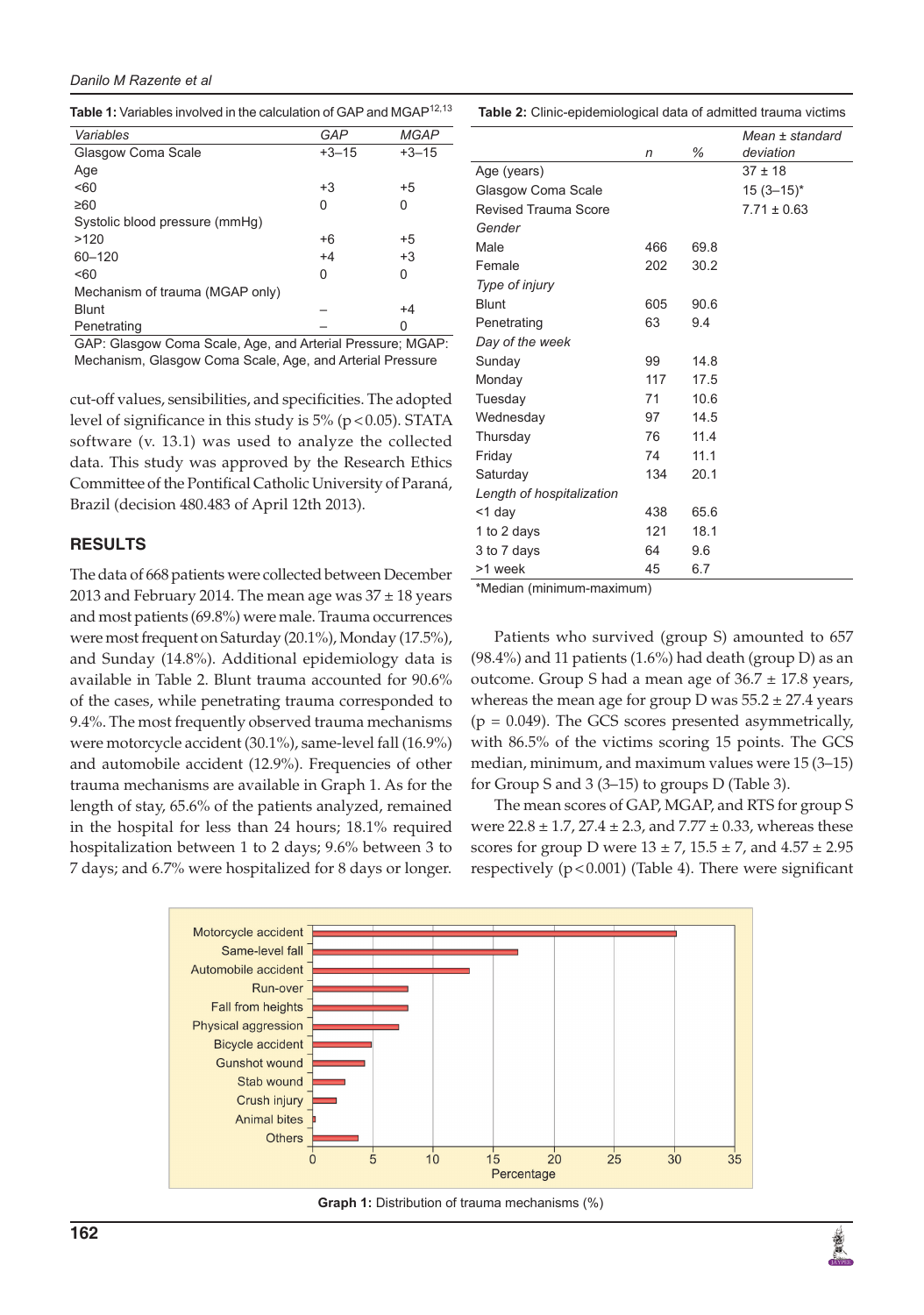*Mortality Prediction in Trauma Patients using Three Different Physiological Trauma Scoring Systems*

|             |              | Group S               | Group D          |         |
|-------------|--------------|-----------------------|------------------|---------|
| Variables   |              | $(n = 657)$           | $(n = 11)$       | p-value |
| Age (years) |              | $36.7 \pm 17.8^*$     | $55.2 \pm 27.4*$ | 0.049   |
| Gender      | Female       | 200 (30.4%)           | $2(18.2\%)$      | 0.340   |
|             | Male         | 457 (69.6%) 9 (81.8%) |                  |         |
| Mechanism   | <b>Blunt</b> | 600 (91.3%)           | $5(45.4\%)$      | < 0.001 |
|             | Penetrating  | 57 (8.7%)             | 6(54.6%)         |         |
| GCS         |              | $15(3-15)$ **         | $3(3-15)$ **     | < 0.001 |

**Table 3:** Comparison of age, gender, Glasgow Coma Scale and trauma mechanisms between survivals (group S) and deaths (group D)

\*Mean ± standard deviation; \*\*Median (minimum–maximum)



**Graph 2:** Analysis of the Receiver Operating Characteristic (ROC) curve. RTS: Revised Trauma Score; GAP: Glasgow Coma Scale, Age, and Arterial Pressure; MGAP: Mechanism, Glasgow Coma Scale, Age, and Arterial Pressure

statistical differences between the three scores in relation to both groups  $(p < 0.001)$ .

The ROC curve (Graph 2) was analyzed so as to evaluate predictive power for death of the three TSS calculated at admission. The cut-off points indicated by the ROC curve adjustment were 7.7 for RTS, 19 for GAP, and 23 for MGAP (Table 5). The areas under the curve (AUC) were 0.926 for RTS ( $p < 0.001$ ), 0.941 for GAP ( $p < 0.001$ ), and 0.981 for MGAP (p<0.001). Comparison of the three ROC curves revealed no statistically significant difference regarding the efficacy to predict deaths of the three TSS ( $p = 0.138$ ).

Sensitivity and specificity were obtained considering a confidence interval of 95%. Regarding sensitivity, RTS achieved 90.9% (73.9–100%), whereas GAP and MGAP obtained 81.8% (59–100%) and 100% respectively. As of specificity, the performances were: 87.2% (84.7–89.8%) for

**Table 4:** Comparison between survivals (groups S) and deaths (group D) regarding RTS, GAP and MGAP

| Score       | Group | Mean | Standard<br>deviation | p-value |
|-------------|-------|------|-----------------------|---------|
| <b>RTS</b>  | S     | 7.77 | 0.33                  | < 0.001 |
|             | D     | 4.57 | 2.95                  |         |
| GAP         | S     | 22.8 | 1.7                   | < 0.001 |
|             | D     | 13   | 7                     |         |
| <b>MGAP</b> | S     | 27.4 | 2.3                   | < 0.001 |
|             | D     | 15.5 | 7                     |         |

RTS, 96.2% (94.7–97.7%) for GAP, and 91.6% (89.5–93.7%) for MGAP.

## **DISCUSSION**

In this study, the majority of occurrences involved male subjects of working age<sup>17</sup> and victims of blunt trauma. Most traumas were due to traffic accidents, i.e., motorcycle, automobile, and bicycle accidents; and run-overs. These epidemiologic findings corroborate the data found in the literature.2,4,7,8,18

According to Trunkey,<sup>19</sup> mortality due to trauma follows a trimodal distribution: Group I (50%) represents the often fatal injuries, usually resulting in death at the trauma scene; group II (30%) occurs within minutes to hours after the traumatic event and involves serious injuries that are potentially fatal in the absence of intensive primary care; and group III (20%) occurs from days to weeks after the event due to complications, such as, multiple organ failure and/or sepsis. Mortality related to groups II and III can be minimized by rapid and effective treatments. Therefore, a reliable and easily calculated TSS may help prevent mortality.<sup>9,20</sup>

Currently, TRISS has been held as one of the most reliable TSS regarding prognosis, being widely discussed in the literature.<sup>9,12,15</sup> However, since it is an anatomical trauma score, meticulous examination of the lesions and even imaging exams, which are not always immediately available, must be performed. This could delay the initial assessment of trauma victims and their proper care, representing an important limitation to the use of anatomical scores.<sup>9</sup> Thus, an alternative would be the use of TSS that consider physiological parameters, which may promptly indicate the existence of serious injuries and stratify death risk. In addition to using physiological variables that are

**Table 5:** Comparison of cut-off values, sensibility, specificity, and AUC for RTS, GAP and MGAP

| Score                      | Cut-off value | Sensitivity* (%) | Specificity* (%)    | AUC   | p-value |
|----------------------------|---------------|------------------|---------------------|-------|---------|
| <b>RTS</b>                 |               | 90.9 (73.9–100)  | 87.2 (84.7–89.8)    | 0.926 | < 0.001 |
| <b>GAP</b>                 | 19            | 81.8 (59-100)    | 96.2 (94.7–97.7)    | 0.941 | < 0.001 |
| <b>MGAP</b>                | 23            | 100              | $91.6(89.5 - 93.7)$ | 0.981 | < 0.001 |
| *Confidence Interval: 95%. |               |                  |                     |       |         |

*Panamerican Journal of Trauma, Critical Care & Emergency Surgery, September-December 2017;6(3):160-168* **163**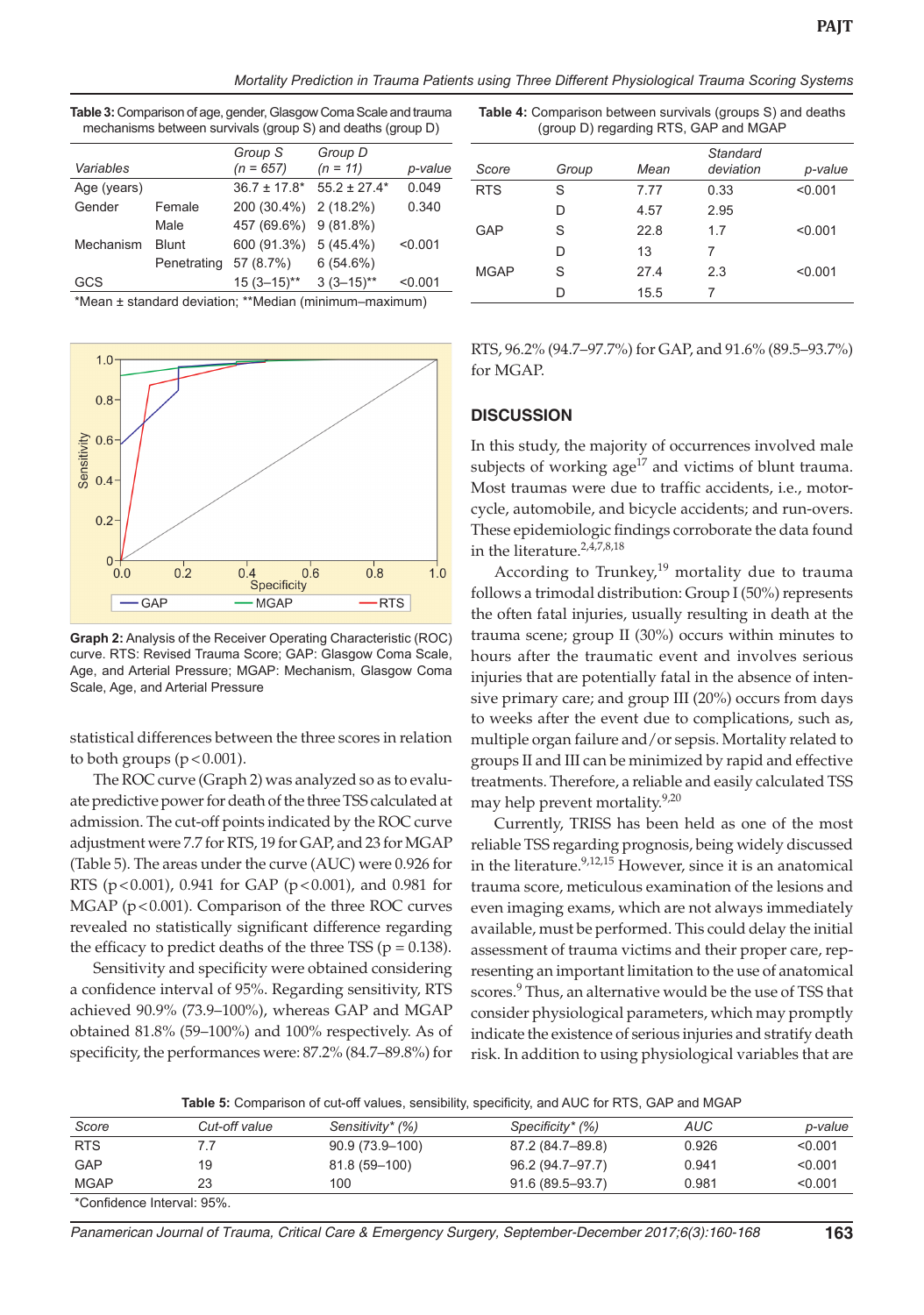#### *Danilo M Razente et al*

quickly obtained, it is important that the calculations of TSS be easily performed.<sup>21</sup> Regarding this aspect, GAP and MGAP stand out because they require simpler calculations, which could expedite the evaluation of trauma victims and improve the quality of both pre-hospital and hospital care.<sup>12</sup>

In this study, all three indexes—RTS, GAP and MGAP—demonstrated significant capability in predicting mortality in patients admitted to the emergency room, since the means of each TSS for the two groups – survivals and deaths – were significantly different (p<0.001). This important prediction capability is also demonstrated visually through the extensive AUC of each ROC analysis. In this study, values below 7.7 (RTS), 19 (GAP), and 23 (MGAP) indicated a higher chance of death as an outcome.

When compared with each other regarding their respective ROC curves, the TSS demonstrated no statistically significant differences in mortality prediction. This finding differs from other published studies that demonstrate significant differences between these indexes, in which GAP and MGAP were better predictors of mortality when compared to RTS.<sup>9,12,13</sup> Moreover, according to Kondo et al, $^{13}$  GAP is a better predictor of mortality than MGAP.

As for sensitivity, MGAP stood out in relation to RTS and GAP, the latter achieving the poorest performance in this aspect. Therefore, MGAP was associated with fewer false negatives for mortality, implying that a score above 23 drastically reduces the probability of death. Regarding specificity, GAP was superior compared to MGAP and RTS, the latter being the least specific of them all. Hence, GAP was associated with fewer false positives for mortality, meaning that a GAP value below 19 strongly suggests death as an outcome.

It has been demonstrated higher morbidity and mortality in elderly trauma patients when compared to younger patients victims of similar traumas.<sup>22,23</sup> Some studies even indicate an increase in mortality from the 4th decade of life onwards.<sup>12,24,25</sup> In this study, the mean age of patients who did not survive was significantly different than patients who survived (55.2 and 36.7 years respectively). This observation reinforces the importance of taking age into consideration and could partially explain the performance differences between GAP and MGAP, which are modified according to age; and RTS, which remains the same regardless of age. Another possible explanation for RTS's slightly worse performance in this study is the fact that, unlike MGAP, it does not take into consideration the trauma mechanism, even though penetrating traumas are more frequently associated with death–as already demonstrated in the literature.<sup>12</sup>

# **CONCLUSION**

In the present study, most patients were young males and victims of blunt trauma. Lower RTS, GAP, and MGAP at admission involved higher mortality rates. Despite sample limitations, such as few deaths, the performances of both GAP and MGAP indicate their potential use as alternatives to RTS – especially considering that, when compared to the latter, GAP achieved a higher specificity, whereas MGAP demonstrated superiority in terms of sensitivity and specificity.

# **ACKNOWLEDGMENT**

The authors would like to express their gratitude to the Liga Acadêmica do Trauma do Hospital Universitário Cajuru (LATHUC), including all its members (current and former) for the participation in the study.

## **REFERENCES**

- 1. Sociedade Brasileira de Atendimento Integrado ao Trauma. O que é trauma? [Internet]. [cited 2017 Feb 2]. Available from: http://www.sbait.org.br/trauma.php
- 2. von Bahten LC, Alcantara EM, Pimenta APP, Dallagnol JC, Yoshizumi KO, Dresch MF. O impacto econômico do trauma em um hospital universitário. Rev Col Bras Cir. 2003;30(3):224-229.
- 3. World Health Organization. Global status report on violence prevention 2014 [Internet]. Geneva, Switzerland: World Health Organization; 2014 Available from: http://www.who.int/violence\_injury\_prevention/violence/status\_report/2014/en/
- 4. Florence C, Simon T, Haegerich T, Luo F, Zhou C. Estimated lifetime medical and workloss costs of fatal injuries— United States, 2013. Morbidity and Mortality Weekly Report (MMWR) 2015 Oct 2;64(38): 1074-1077.
- 5. Centers for Disease Control and Prevention. Web-based Injury Statistics Query and Reporting System. Years of Potential Life Lost (YPLL) Reports, 1999R2014 [Internet]. [cited 2017 Feb 2]. Available from: http://webappa.cdc.gov/sasweb/ncipc/ ypll10.htm
- 6. Carreiro PRL, Drumond DAF, Starling SV, Moritz M, Ladeira RM. Implementation of a trauma registry in a brazilian public hospital: the first 1,000 patients. Rev Col Bras Cir 2014;41(4):251-255.
- 7. Solagberu BA, Adekanye AO, Ofoegbu CPK, Udoffa US, Abdur-Rahman LO, Taiwo JO. Epidemiology of trauma deaths. West Afr J Med 2003;22(2):177-181.
- 8. Fraga GP, Mantovani M, Magna LA. Índices de trauma em pacientes submetidos à laparotomia. Rev Col Bras Cir 2004;31(5):399-306.
- 9. Ahun E, Köksal O, Siğirli D, Torun G, Dönmez SS, Armağan E. Value of the Glasgow coma scale, age, and arterial blood pressure score for predicting the mortality of major trauma patients presenting to the emergency department. Ulus Travma Acil Cerrahi Derg 2014 Jul;20(4):241-247.
- 10. Hasler RM, Mealing N, Rothen HU, Coslovsky M, Lecky F, Jüni P. Validation and reclassification of MGAP and GAP in hospital settings using data from the Trauma Audit and Research Network. J Trauma Acute Care Surg 2014 Nov;77(5): 757-763.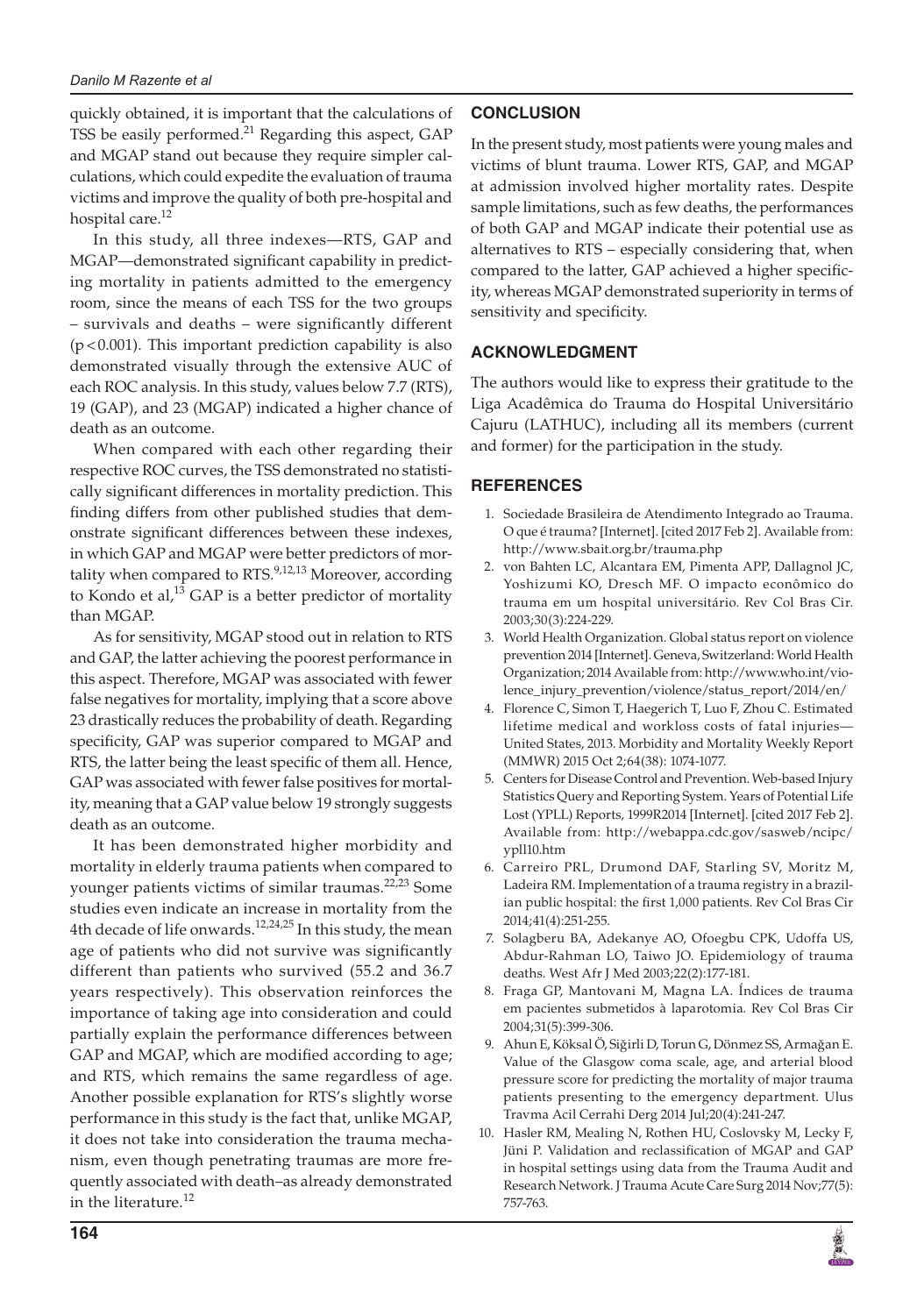- 11. Champion HR, Sacco WJ, Copes WS, Gann DS, Gennarelli TA, Flanagan ME.. A revision of the trauma score. J Trauma 1989 May;29(5):623-629.
- 12. Sartorius D, Le Manach Y, David JS, Rancurel E, Smail N, Thicoïpé M, Wiel E, Ricard-Hibon A, Berthier F, Gueugniaud PY, et al. Mechanism, glasgow coma scale, age, and arterial pressure (MGAP): a new simple prehospital triage score to predict mortality in trauma patients. Crit Care Med 2010 Mar;38(3):831-837.
- 13. Kondo Y, Abe T, Kohshi K, Tokuda Y, Cook EF, Kukita I. Revised trauma scoring system to predict in-hospital mortality in the emergency department: Glasgow coma scale, age, and systolic blood pressure score. Crit Care 2011 Aug;15(4):1-8.
- 14. Boyd CR, Tolson MA, Copes WS. Evaluating trauma care: the TRISS method. Trauma score and the injury severity score. J Trauma 1987 Apr;27(4):370-378.
- 15. Llullaku SS, Hyseni NS, Bytyçi CI, Rexhepi SK. Evaluation of trauma care using TRISS method: the role of adjusted misclassification rate and adjusted w-statistic. World J Emerg Surg 2009 Jan;4:2.
- 16. Rahmani F, Bakhtavar HE, Vahdati SS, Hosseini M, Esfanjani RM. Evaluation of MGAP and GAP Trauma Scores to Predict Prognosis of Multiple-trauma Patients. Trauma Mon 2017;22(3)1-6.
- 17. Instituto Brasileiro de Geografia e Pesquisa. Indicadores sociais mínimos [Internet]. [cited 2017 Feb 2]. Available from: http://www.ibge.gov.br/home/estatistica/populacao/ condicaodevida/indicadoresminimos/conceitos.shtm
- 18. Oliveira GN, Silva MFN, Araújo IEM, Carvalho Filho MA. Perfil da população atendida em uma unidade de emergência referenciada. Rev Latino-Am Enfermagem 2011;19(3):1-9.
- 19. Campbell NRC, Chen G. Canadian efforts to prevent and control hypertension. Can J Cardiol 2010 Aug-Sep;26(Suppl C): 14C-7C.
- 20. Gunst M, Ghaemmaghami V, Gruszecki A, Urban J, Frankel H, Shafi S. Changing epidemiology of trauma deaths leads to a bimodal distribution. Proc (Bayl Univ Med Cent) 2010 Oct;23(4):349-354.
- 21. Joosse P, Soedarmo S, Luitse JS, Ponsen KJ. Trauma outcome analysis of a Jakarta University Hospital using the TRISS method: validation and limitation in comparison with the major trauma outcome study. Trauma and injury severity score. J Trauma. 2001 July;51(1):134-140.
- 22. Hranjec T, Sawyer RG, Young JS, Swenson BR CJ. Mortality factors in geriatric blunt trauma patients: creation of a highly predictive statistical model for mortality using 50,765 consecutive elderly trauma admissions from the National Sample Project. Am Surg 2012;78(12):1369-1375.
- 23. Jacobs DG, Plaisier BR, Barie PS, Hammond JS, Holevar MR, Sinclair KE, Scalea TM, Wahl W, EAST Practice Management Guidelines Work Group. Practice management guidelines for geriatric trauma: the EAST Practice Management Guidelines Work Group. J Trauma 2003 Feb;54(2):391-416.
- 24. Morris Jr J, MacKenzie E, Edelstein S. The effect of preexisting conditions on mortality in trauma patients. JAMA [Internet]. 1990 Apr 11;263(14):1942-1946.
- 25. Harnod D, Chen RJ, Chang WH, Chang RE, Chang CH. Mortality factors in major trauma patients: Nation-wide population-based research in Taiwan. Int J Gerontol [Internet]. 2014;8(1):18-21.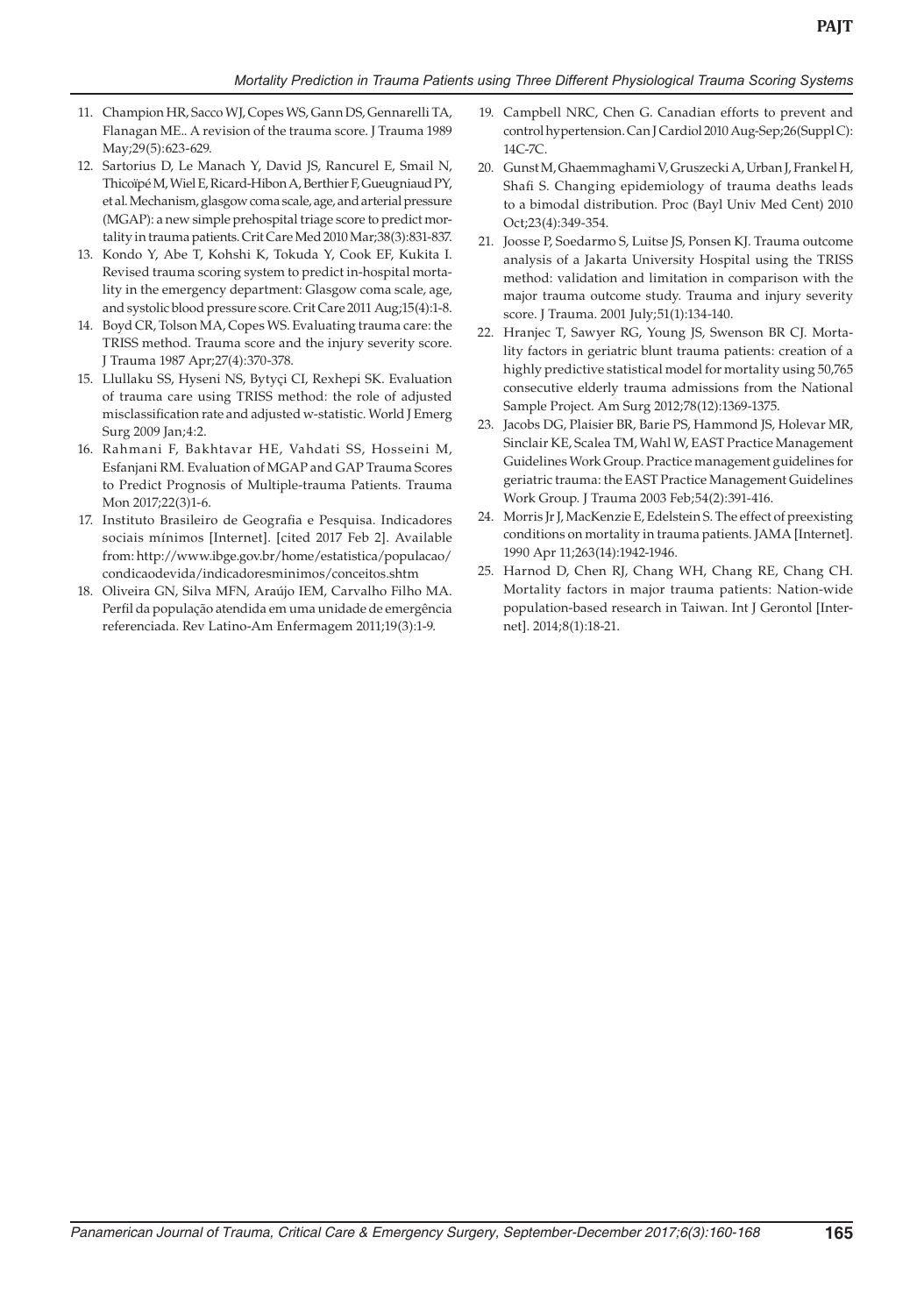# **INVITED COMMENTARY**

Trauma is a major cause of morbidity and mortality; hence, severity scales are important adjuncts to trauma care in order to characterize the nature and extent of injury. Trauma scoring models can assist with triage and help in evaluation and prediction of prognosis in order to organize and improve trauma systems.<sup>1</sup> Trauma mortality rates depend on injury severity, time to assessment, and time to reach an appropriate care center. Prompt assessment and appropriate triage can decrease rates of mortality and long-term disability. Validated trauma scoring systems can aid at obtaining these objectives, so there is a critical need to have a rapid, accurate, and practical prognostic scoring system that is easy to use by anyone involved in patient care. Several such systems have been developed. These differ in their complexity, design, and accuracy and previous studies have compared the accuracy of the commonly used scoring systems in predicting mortality. The Revised Trauma Score (RTS); the Glasgow coma scale, age, and systolic blood pressure (GAP) score; and the mechanism of injury, Glasgow coma scale, age, and systolic blood pressure (MGAP) score are all current tools utilized for this purpose and incorporate functional parameters in their calculations. The RTS was designed as a physiological scoring system to be used for prehospital trauma triage and it includes the variables respiratory rate, systolic blood pressure, and the Glasgow coma scale, which are weighted differently and summed up to a maximum score of  $12.<sup>2</sup>$  The actual formula for RTS is

RTS = (0.9368 of GCS value) + (0.7326 of SBP value) + (0.2908 of RR value)

I agree with the authors that despite remaining widely used and discussed, the calculation of RTS involves an overly complex formula, which could delay patient care. As a consequence, the GAP and MGAP scores were developed as simple prehospital scoring systems. Unlike the others, MGAP incorporates mechanism of injury (blunt or penetrating) into its model. Since its development in 2010, it has been tested and validated. The MGAP trauma score was found to be superior to RTS in predicting intrahospital mortality in a cohort of trauma patients in the Northern French Alps.<sup>3</sup> Also, the Spaniard authors Llompart-Pou et al<sup>4</sup> have previously performed a similar comparative analysis, as the current authors, and found that MGAP and GAP scores performed better than the RTS in the prediction of hospital mortality in their trauma intensive care unit patients.

In most low- and middle-income countries, the resources to accurately quantify injury severity using traditional complex injury scoring systems are limited. The GAP and MGAP are more feasible to calculate in low-resource settings.<sup>5</sup> The authors achieved their objective of comparing the mortality predictive powers of RTS, GAP, and MGAP scores in major trauma patients admitted to their emergency room. They found that all calculated trauma scoring systems revealed a significant mortality prediction power. Even though trauma scores are not the key elements of trauma treatment, they are however an essential part of improvement in triage decisions and in identifying patients with unexpected outcomes.<sup>1</sup> Prehospital triage of trauma patients is of paramount importance because adequate trauma center referral improves survival by accurately classifying trauma patients, assisting in clinical decision making, and predicting mortality.

## **REFERENCES**

- 1. Rapsang AG, Shyam DC. Scoring systems of severity in patients with multiple trauma. Cir Esp 2015 Apr;93(4):213-221.
- 2. Miller RT, Nazir N, McDonald T, Cannon CM. The modified rapid emergency medicine score: a novel trauma triage tool to predict in-hospital mortality. Injury 2017 Sep;48(9):1870-1877.
- 3. Bouzat P, Legrand R, Gillois P, Ageron FX, Brun J, Savary D, Champly F, Albaladejo P, Payen JF, TRENAU Group. Prediction of intra-hospital mortality after severe trauma: which pre-hospital score is the most accurate? Injury 2016 Jan;47(1):14-18.
- 4. Llompart-Pou JA, Chico-Fernández M, Sánchez-Casado M, Salaberria-Udabe R, Carbayo-Górriz C, Guerrero-López F, González-Robledo J, Ballesteros-Sanz MA, Herrán-Monge R, Serviá-Goixart L, et al. Scoring severity in trauma: comparison of prehospital scoring systems in trauma ICU patients. Eur J Trauma Emerg Surg 2017 Jun;43(3):351-357.
- 5. Laytin AD, Dicker RA, Gerdin M, Roy N, Sarang B, Kumar V, Juillard C. Comparing traditional and novel injury scoring systems in US level I trauma center: an opportunity for improved injury surveillance in low-and middle-income countries. J Surg Res 2017 Jul;215:60-66.

**Michael W Parra** Trauma Research Director International Trauma Critical Care—Robotic Surgery Observational Fellowship Director Associate Professor of Surgery Florida International University School of Medicine Florida Atlantic University School of Medicine Broward General Level I Trauma Center Fort Lauderdale, Florida

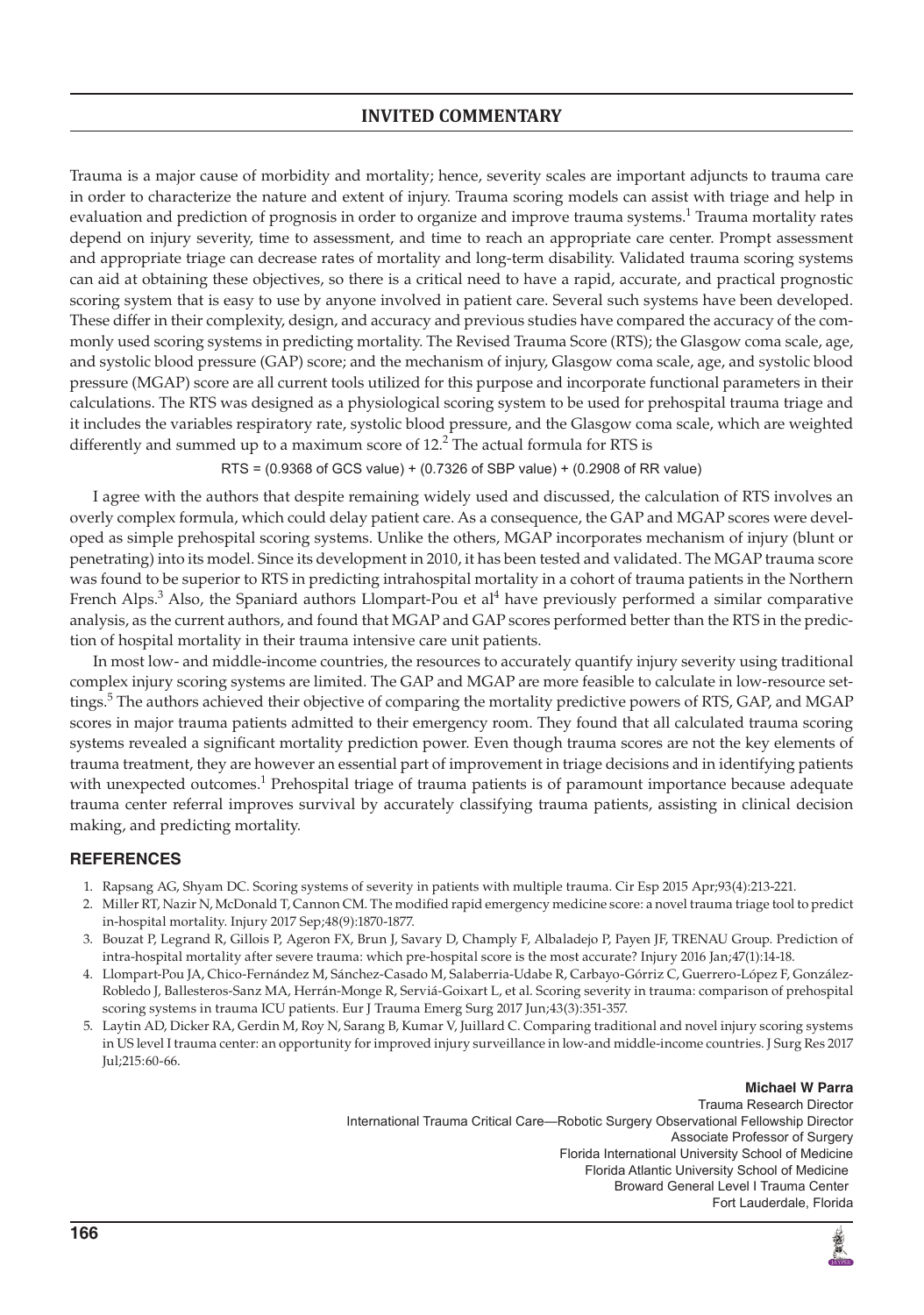## **INVITADO COMENTARIO**

## **Mortality Prediction among Trauma Patients using Three Different Trauma Scoring Systems: Revised Trauma Score; Glasgow Coma Scale, Age, and Arterial Pressure Score; and Trauma Mechanism, Glasgow Coma Scale, Age, and Arterial Pressure Score**

El trauma es una gran causa de morbilidad y mortalidad; razón por la cual las escalas de gravedad son complementos importantes para la atención del trauma, con el fin de caracterizar la naturaleza y el alcance de la lesión. Los modelos de puntuación de trauma pueden ayudar con el triaje y ayudar en la evaluación y predicción del pronóstico para organizar y mejorar los sistemas de trauma.<sup>1</sup> Las tasas de mortalidad por trauma dependen de la gravedad de la lesión, el tiempo de evaluación y el tiempo para llegar a un centro de atención apropiado. La evaluación oportuna y la clasificación adecuada pueden disminuir las tasas de mortalidad y la discapacidad a largo plazo. Los sistemas validados de puntuación de trauma pueden ayudar a obtener estos objetivos, por lo que existe una necesidad crítica de contar con un sistema de puntuación pronostica rápido, preciso y práctico que sea fácil de usar por cualquier persona involucrada en la atención del paciente. Varios de estos sistemas han sido desarrollados. Estos difieren en su complejidad, diseño y precisión, y estudios previos han comparado la precisión de los sistemas de puntuación comúnmente utilizados para predecir la mortalidad. El puntaje de trauma revisado (RTS – por sus siglas en inglés); la escala de coma de Glasgow, la edad y la puntuación de la presión arterial sistólica (BPA – por sus siglas in inglés); y el mecanismo de lesión, escala de coma de Glasgow, edad y presión arterial sistólica (MGAP – por sus siglas en inglés) son herramientas actuales utilizadas para este propósito e incorporan parámetros funcionales en sus cálculos. El RTS se diseñó como un sistema de puntaje fisiológico para el triaje de trauma pre hospitalario e incluye las variables frecuencia respiratoria, presión arterial sistólica y escala de coma de Glasgow, que se ponderan de forma diferente y se suman a un puntaje máximo de 12. $^2$  La fórmula actual para RTS es:

RTS = (0.9368 del valor de la escala de coma de Glasgow) + (0.7326 del valor de la presión arterial sistólica) + (0.2908 del valor de la frecuencia respiratoria)

Estoy de acuerdo con los autores en que, a pesar de permanecer ampliamente utilizado y discutido, el cálculo de RTS implica una fórmula demasiado compleja que podría retrasar la atención del paciente. Como consecuencia, los puntajes de GAP y MGAP se desarrollaron como simples sistemas de puntuación pre hospitalarios. A diferencia de los otros, MGAP incorpora un mecanismo de lesión (contundente o penetrante) en su modelo. Desde su desarrollo en 2010, ha sido probado y validado. Se descubrió que el puntaje de trauma MGAP es superior al RTS para predecir la mortalidad intrahospitalaria en una cohorte de pacientes con traumatismos en los Alpes franceses del norte.<sup>3</sup> Además, los autores españoles Llompart-Pou et al han realizado previamente un análisis comparativo similar, como los autores actuales, y encontraron que los puntajes MGAP y GAP se desempeñaron mejor que el RTS en la predicción de la mortalidad hospitalaria en pacientes con trauma en la UCI.<sup>4</sup>

En la mayoría de los países de ingresos bajos y medianos, los recursos para cuantificar con precisión la gravedad de las lesiones utilizando los sistemas de puntuación de lesiones complejas tradicionales son limitados. GAP y MGAP son más factibles de calcular en entornos de bajos recursos.<sup>5</sup> Los autores lograron su objetivo de comparar los poderes predictivos de la mortalidad de las puntuaciones RTS, GAP y MGAP en los pacientes con traumatismos mayores ingresados en su sala de urgencia. Encontraron que todos los sistemas calculados de puntuación de trauma revelaron un poder de predicción de mortalidad significativo. A pesar de que las puntuaciones de trauma no son los elementos clave del tratamiento de trauma, son una parte esencial de la mejora en las decisiones de triaje y en la identificación de pacientes con resultados inesperados.<sup>1</sup> El triaje pre hospitalario de los pacientes con traumatismo es de suma importancia porque una referencia adecuada del centro de traumatología mejora la supervivencia clasificando con precisión a los pacientes con traumatismos, ayudando en la toma de decisiones clínicas y prediciendo la mortalidad.

#### **Referencias**

- 1. Rapsang AG, Shyam DC. Scoring systems of severity in patients with multiple trauma. Cir Esp 2015 Apr;93(4):213-221.
- 2. Miller RT, Nazir N, Mcdonald T, Cannon CM. The modified rapid emergency medicine score: A novel trauma triage tool to predict in-hospital mortality. Injury 48(2017):1870-1877.
- 3. Bouzat P, Legrand R, Gillois P, Ageron FX, Brun J, Savary D, Champly F, Albaladejo P, Payen JF; TRENAU Group. Prediction of intra-hospital mortality after severe trauma: which pre-hospital score is the most accurate? Injury 2016 Jan;47(1):14-18.